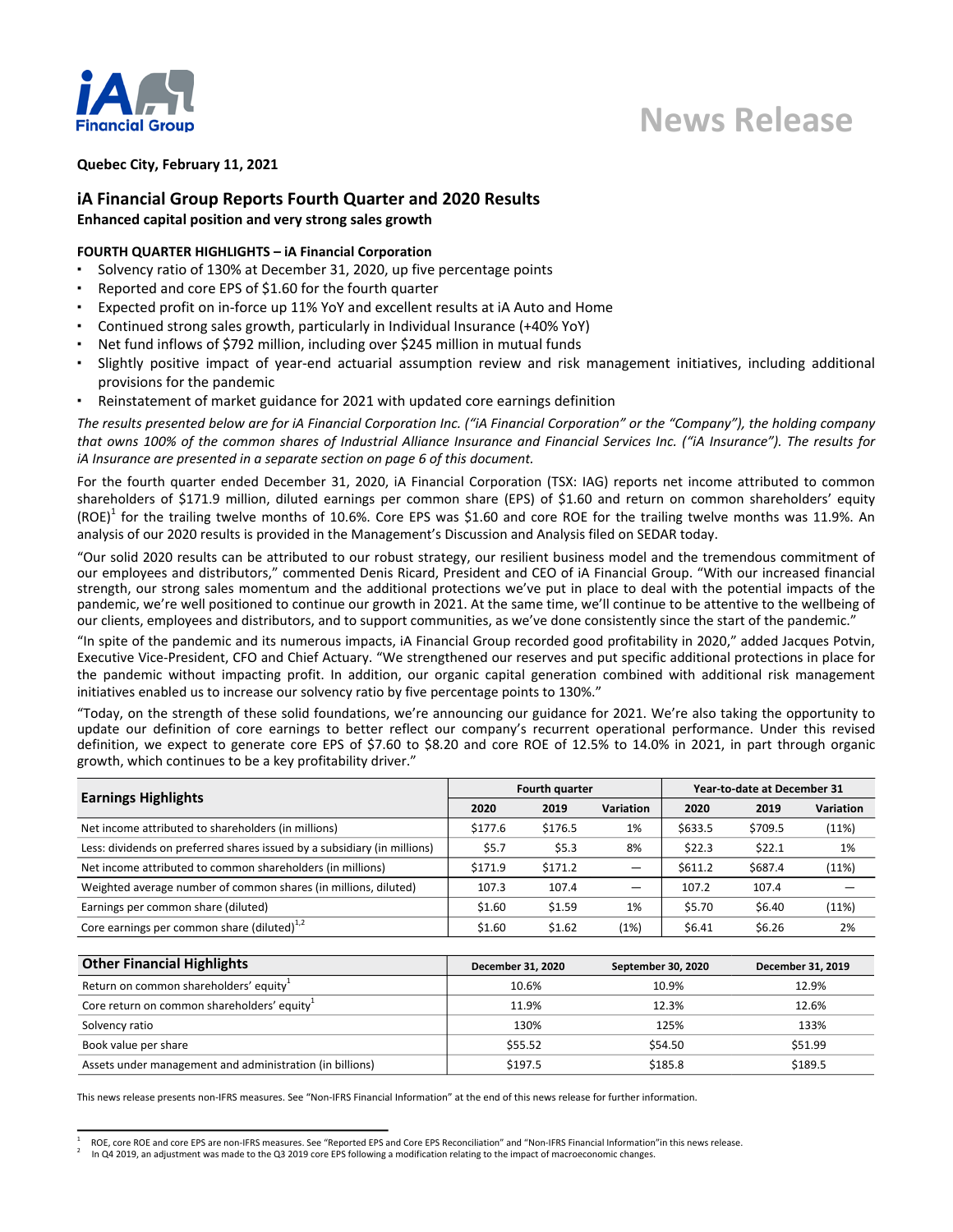The results of iA Financial Corporation for the fourth quarter of 2020 are presented on a consolidated basis with those of its subsidiaries, including iA Insurance. Unless otherwise indicated, the results presented in this document are compared with those from the corresponding period in the previous year.

**Profitability** - For the fourth quarter ended December 31, 2020, iA Financial Corporation reports diluted earnings per common share (EPS) of \$1.60, compared to \$1.59 in the same quarter of 2019 (+1%). Core EPS of \$1.60 is slightly down by 1% from \$1.62 a year earlier. The reconciliation of reported EPS and core EPS is presented on page 4 of this document.

The following items presented in the "Sources of Earnings" section of the Company's Financial Information Package explain the differences between management's expectations and reported earnings for the three-month period ended December 31, 2020. This information contains non-IFRS measures. All figures are after tax unless otherwise indicated.

Expected profit on in-force of \$213.2 million pre-tax compares with \$192.8 million pre-tax in the fourth quarter of 2019 (+11%). This increase is partly explained by the increase in expected profit on in-force in US Operations stemming from the contribution of the IAS acquisition, among other things.

Annual actuarial assumption review and risk management initiatives – As announced last quarter, in addition to the annual actuarial assumption review, additional risk management initiatives were put in place that included the signing of new reinsurance agreements and additional protections in the reserves to counter the potential impacts of the pandemic. Together these initiatives generated a gain totalling \$0.04 EPS due to:

- The impact of the usual annual actuarial assumption review, which was slightly positive, totalling \$0.06 EPS or \$6.8 million.
- A gain of \$0.87 EPS (\$0.80 EPS for Individual Insurance and \$0.07 EPS for US Operations), or \$92.7 million, related to the new reinsurance agreements that took effect on October 1. These agreements were concluded in a competitive reinsurance environment that was therefore favourable for the Company.
- A charge of \$0.89 EPS, or \$95.6 million, for additional protections in the actuarial reserves due to the temporary uncertainty created by the current pandemic. The goal of these protections is to reduce experience losses that could result from the direct and indirect impacts of the pandemic in 2021 and subsequent years. The relevance and level of these protections will be re-evaluated at the end of 2021.

*Experience gains (losses) versus expected profit* **–** For the fourth quarter of 2020, the Company reports a total net experience loss of \$0.18 EPS (\$17.5 million) versus management expectations.

This loss is explained in part by the following items:

- Employee provision: A provision equivalent to \$0.08 EPS that was taken to cover the addition of new temporary measures to support employee wellbeing as a direct result of the pandemic, in particular the one-time allocation of additional paid days off to be taken before December 31, 2021. This provision is not considered core.
- Sales commissions and bonuses: Higher-than-expected commissions, bonuses and expenses due to much higher-than-expected sales. This global loss of \$0.08 EPS is considered core.

These items are distributed over the four Canadian business lines and also have an impact on new business strain.

The following paragraphs provide a detailed analysis of other gains and losses for each line of business.

*Individual Insurance* reported an experience gain of \$0.10 EPS (\$11.2 million). In addition to the employee provision (-\$0.02 EPS) mentioned above, this result is explained by the positive market impact on assets backing individual insurance reserves  $(+\xi 0.02$  EPS) and on universal life insurance policies  $(+\xi 0.07$  EPS). Furthermore, commission income for the PPI subsidiary was higher than expected (+\$0.02 EPS) and morbidity and other items were also favourable (+\$0.02 EPS). Lastly, mortality was slightly unfavourable due to the pandemic (-\$0.01 EPS).

*Individual Wealth Management* reported unfavourable experience for the quarter (loss of \$11.2 million or \$0.11 EPS). In addition to the employee provision (-\$0.01 EPS) and sales commissions and bonuses (-\$0.05 EPS) mentioned above, distribution affiliate income was lower than expected partly due to the low interest rate environment (-\$0.03 EPS) and direct expenses were higher than expected (-\$0.02 EPS). Macroeconomic changes had no material impact on the business line's results for the quarter.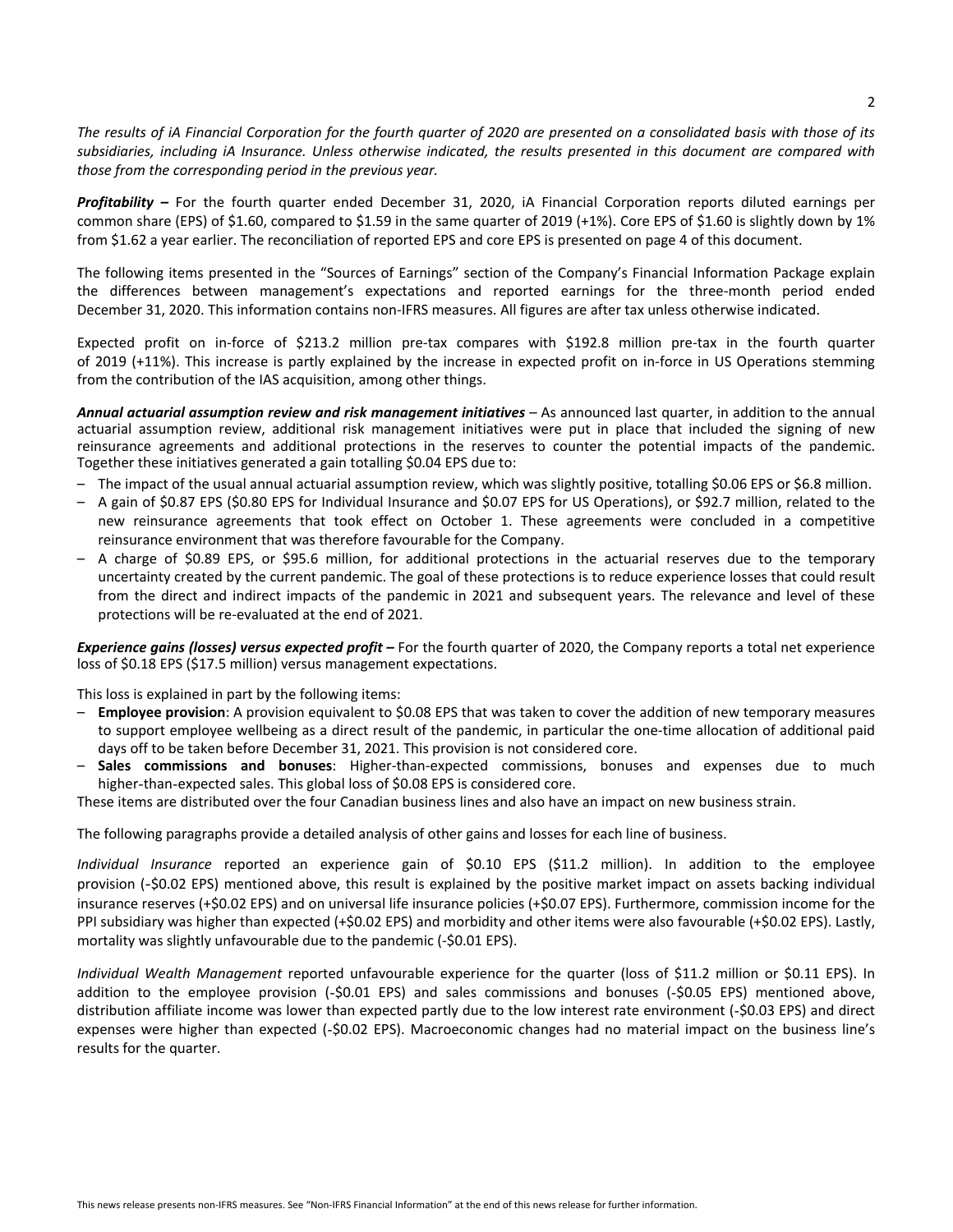*Group* Insurance recorded a loss of \$0.05 EPS (\$5.4 million) for the quarter. In addition to the employee provision (-\$0.03 EPS) mentioned above, a gain was generated in Employee Plans (+\$0.01 EPS) due to favourable long-term disability experience. In Dealer Services (-\$0.01 EPS), unfavourable experience mainly in creditor insurance was partly offset by favourable car loan credit experience. In Special Markets (-\$0.02 EPS), results were below expectations due to higher-than-expected claims and lower-than-expected business growth, mainly in travel insurance.

*Group* Savings and Retirement reported an experience loss of \$3.2 million (-\$0.03 EPS) for the quarter. In addition to the employee provision (-\$0.01 EPS) mentioned above, this result is explained by lower average management expense ratios (MERs) and higher direct expenses (-\$0.02 EPS).

US Operations reported experience below expectations for the quarter (loss of \$0.09 EPS or \$8.9 million). This is partly explained by unfavourable mortality in Individual Insurance (-\$0.04 EPS), most of which can be attributed to confirmed cases of COVID-19. In Dealer Services, expenses related to the IAS acquisition were higher than expected due to accelerated integration (-\$0.02 EPS) and income was slightly lower than expected (-\$0.03 EPS) due in part to timing in realizing synergies and a temporary difference related to certain expenses incurred in the third quarter.

**Strain in Individual Insurance and US Operations** – Strain on new business for the two business lines amounted to \$5.6 million pre-tax, or 5% of sales for the quarter. This is less favourable than expected and represents a loss of \$0.05 EPS due to:

- The employee provision (-\$0.01 EPS) and sales commissions and bonuses (-\$0.03 EPS) mentioned above.
- The recognition of the first quarter drop in interest rates and other unfavourable items, partly offset by the favourable impact of increased premiums in Individual Insurance (-\$0.01 EPS).

**Income on capital** – Income on capital amounted to \$21.2 million pre-tax, representing a gain of \$0.01 EPS versus expectations. This is explained in part by experience at iAAH, which was once again much more favourable than expected (+ \$0.11 EPS) due mainly to lower claims, particularly in auto insurance. Other variations versus expected income on capital are as follows:

- The writedown of assets in the form of software led to a loss (-\$0.04 EPS).
- A provision for default was recorded for a corporate bond in the aerospace sector, which was related to the pandemic (-\$0.04 EPS).
- There was a decrease in investment income on capital, mainly due to the decrease in interest rates (-\$0.04 EPS).
- The February debenture issuance had a positive impact on income  $(+$0.02$  EPS), offset by higher financing expenses due to the same issuance (-\$0.02 EPS).
- The amortization of intangible assets related to the IAS acquisition was lower than expected (+\$0.02 EPS).

**Income taxes** – The effective tax rate for the quarter was 15.9%. This lower-than-expected tax expense essentially stems from an income tax adjustment for prior years (2014 to 2019), corresponding to a gain of \$0.08 EPS attributed to US Operations.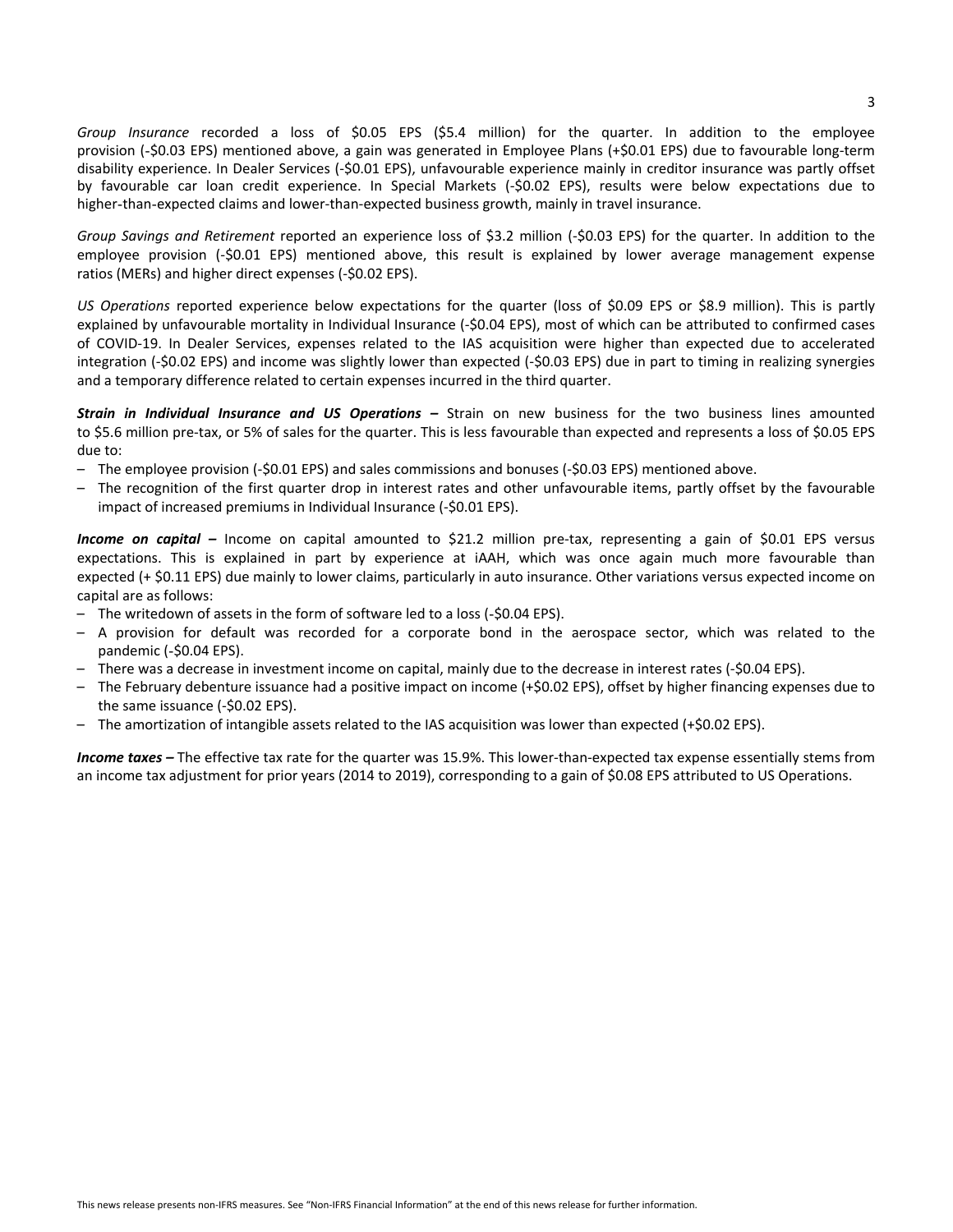The following table reconciles reported EPS and core EPS for the fourth quarter. See "Non-IFRS Financial Information" for an explanation of the adjustments.

| <b>Reported EPS and Core EPS Reconciliation</b>              |         |                       |           |                             |         |           |  |
|--------------------------------------------------------------|---------|-----------------------|-----------|-----------------------------|---------|-----------|--|
|                                                              |         | <b>Fourth quarter</b> |           | Year-to-date at December 31 |         |           |  |
| (On a diluted basis)                                         | 2020    | 2019                  | Variation | 2020                        | 2019    | Variation |  |
| <b>Reported EPS</b>                                          | \$1.60  | \$1.59                | 1%        | \$5.70                      | \$6.40  | (11%)     |  |
| <b>Adjusted for:</b>                                         |         |                       |           |                             |         |           |  |
| Specific items:                                              |         |                       |           |                             |         |           |  |
| Changes in assumptions and management actions                | (50.04) | (50.02)               |           | (50.04)                     | (50.02) |           |  |
| Provision for non-recurrent pandemic support to<br>employees | \$0.08  |                       |           | \$0.08                      |         |           |  |
| Unusual income tax gains and losses                          | (50.08) | (50.08)               |           | (50.08)                     | (50.12) |           |  |
| Sale of residential mortgage portfolio                       |         |                       |           | (50.06)                     |         |           |  |
| Software and other writedowns                                | \$0.04  | \$0.07                |           | \$0.15                      | \$0.07  |           |  |
| Litigation provision increase                                |         | \$0.14                |           |                             | \$0.14  |           |  |
| PAR account adjustment                                       |         | \$0.02                |           |                             | \$0.02  |           |  |
| Sale of iA Investment Counsel                                |         |                       |           | (50.08)                     |         |           |  |
| Acquisition and integration costs                            | \$0.05  |                       |           | \$0.13                      |         |           |  |
| PPI purchase price and goodwill adjustments                  |         |                       |           | \$0.22                      | \$0.08  |           |  |
| Market-related gains and losses                              | (50.09) | (50.13)               |           | \$0.49                      | (50.38) |           |  |
| Experience gains and losses in excess of \$0.04 EPS          |         |                       |           |                             |         |           |  |
| Policyholder experience                                      | \$0.09  | \$0.03                |           | \$0.18                      | \$0.06  |           |  |
| Strain on sales                                              |         |                       |           | \$0.01                      |         |           |  |
| Income on capital (excluding iAAH)                           | \$0.02  |                       |           | \$0.03                      |         |           |  |
| iA Auto and Home experience                                  | (50.07) |                       |           | (50.24)                     | (50.01) |           |  |
| Usual income tax gains and losses                            |         |                       |           | (50.08)                     | \$0.02  |           |  |
| <b>Core EPS</b>                                              | \$1.60  | \$1.62                | (1%)      | \$6.41                      | \$6.26  | 2%        |  |

*Business growth* – The Company recorded very strong business growth in the fourth quarter of 2020.

Premiums and deposits exceeded \$3.9 billion in the fourth quarter, an increase of 28% year over year, mainly due to the contribution of Group Savings and Retirement, Individual Wealth Management and US Operations.

Assets under management and administration totalled \$197.5 billion at the end of the fourth quarter, up 4% from a year earlier. Growth over the past year was slowed in the second quarter by the sale of iA Investment Counsel. During the fourth quarter, assets under management and administration were up 6% thanks to net inflows and market growth.

In *Individual Insurance*, strong momentum continued in the fourth quarter with total sales of \$71.7 million, a substantial year-over-year increase of 40%. Growth for the year was also strong at 19%. These excellent results stem in part from sales of the new participating whole life product launched in June, the performance of our digital tools facilitating remote sales by advisors and the strength and diversity of our distribution networks.

In *Individual Wealth Management*, guaranteed product sales for the quarter were up significantly from last year at \$247.3 million (+40%). Gross segregated fund sales totalled \$883.1 million (+39%), and net sales more than doubled at \$547.2 million compared to \$243.6 million a year earlier. The Company remains first in the industry for net segregated fund sales. Gross mutual fund sales were up significantly year over year at \$759.7 million (+34%), while net sales, in addition to remaining positive, reached their highest level since the first quarter of 2013 with net inflows of \$245.2 million.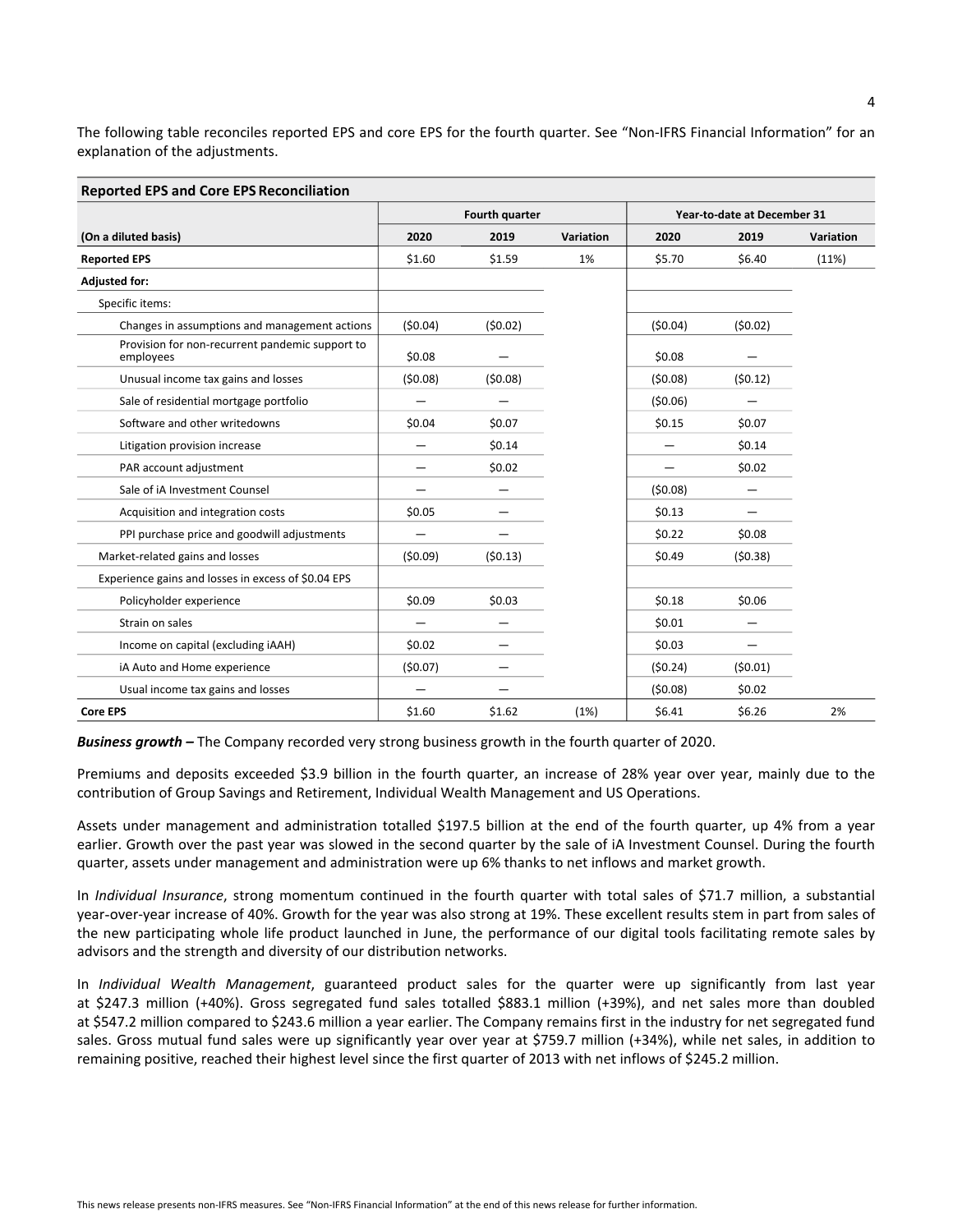The Group Insurance business line is made up of three divisions. In the Employee Plans division, sales totalled \$30.1 million, representing very strong year-over-year growth (+385%) due to the implementation of several new groups during the quarter. In the Dealer Services division, total sales of \$248.9 million were up 3% from 2019. By product, P&C sales were \$67.4 million (+21%), creditor insurance sales were \$65.3 million (-13%) and car loan originations totalled \$116.2 million (+6%). Lastly, sales in the Special Markets division were \$44.4 million, compared to \$76.3 million a year earlier. This decrease is largely explained by significantly lower sales of travel insurance due to the pandemic.

In *Group Savings and Retirement*, total fourth quarter sales amounted to \$879.0 million, significantly up from \$593.2 million a year earlier (+48%). This strong result was supported by the signing of several new groups with sizable assets during the quarter.

In *US Operations*, Individual Insurance fourth quarter sales totalled US\$31.2 million (+6%), concluding the year with significant annual growth (+28%). Dealer Services sales more than doubled at US\$245.8 million, compared to US\$107.6 million in the fourth quarter of 2019. This strong result was generated through organic growth and the contribution of the IAS acquisition.

At *iA Auto and Home*, strong business growth continued with direct written premiums in the fourth quarter up 13% year over year at \$86.3 million.

**Financial position** – At December 31, 2020, the solvency ratio was 130%, compared with 125% at September 30, 2020 and 133% a year earlier. This is above the Company's target range of 110% to 116%. The increase of five percentage points during the quarter essentially stems from the additional risk management initiatives mentioned above and from organic capital generation. The debt ratio at December 31, 2020 was 24.8%, compared to 25.1% at September 30, 2020.

At the end of 2020, the Autorité des marchés financiers du Québec published a revised Capital Adequacy Requirements for Life and Health Insurance (CARLI) Guideline effective January 1, 2021. As a result, the total solvency ratio remains unchanged, iA Financial Corporation's core ratio will gradually decrease by a few percentage points over a period of five quarters and there is an immediate downward impact on the potential capital for deployment. Nonetheless, the Company's ratios remain above regulatory requirements and these changes have no impact on the Company's ability to generate earnings. Refer to the news release dated December 17, 2020 on ia.ca for more details.

**Book value** – The book value per common share was \$55.52 at December 31, 2020, up 2% from the previous quarter and 7% over twelve months.

Dividend – In accordance with regulators' instructions not to increase dividends on common shares due to the COVID-19 pandemic, the Board of Directors has approved a quarterly dividend of \$0.4850 per share, the same as that announced the previous quarter, on the outstanding common shares of iA Financial Corporation. This dividend is payable on March 15, 2021 to the shareholders of record at February 26, 2021.

*Normal Course Issuer Bid –* The Company did not redeem or cancel any of its outstanding common shares in the fourth quarter of 2020, as redemptions are currently on hold in accordance with regulators' instructions. For this same reason, the Normal Course Issuer Bid expiring on November 11, 2020 was not renewed.

**Dividend Reinvestment and Share Purchase Plan** – Registered shareholders wishing to enrol in iA Financial Corporation's Dividend Reinvestment and Share Purchase Plan (DRIP) so as to be eligible to reinvest the next dividend payable on March 15, 2021 must ensure that the duly completed form is delivered to Computershare no later than 4:00 p.m. on February 19, 2021. Enrolment information is provided on iA Financial Group's website at *ia.ca* under *About iA*, in the *Investor Relations/Dividends* section. Common shares issued under iA Financial Corporation's DRIP will be purchased on the secondary market and no discount will be applicable.

Litigation – iA Insurance is involved in litigation with a third party, Ituna Investment LP, which was seeking to use insurance contracts for purposes not originally intended. The application was heard by the Court of Queen's Bench for Saskatchewan, which issued a decision in favour of iA Insurance on March 15, 2019. Ituna appealed this decision, and the appeal was heard by the Saskatchewan Court of Appeal in mid-January 2020. iA Insurance has always maintained that the position taken by Ituna was legally unfounded and has responded to the appeal with the same conviction.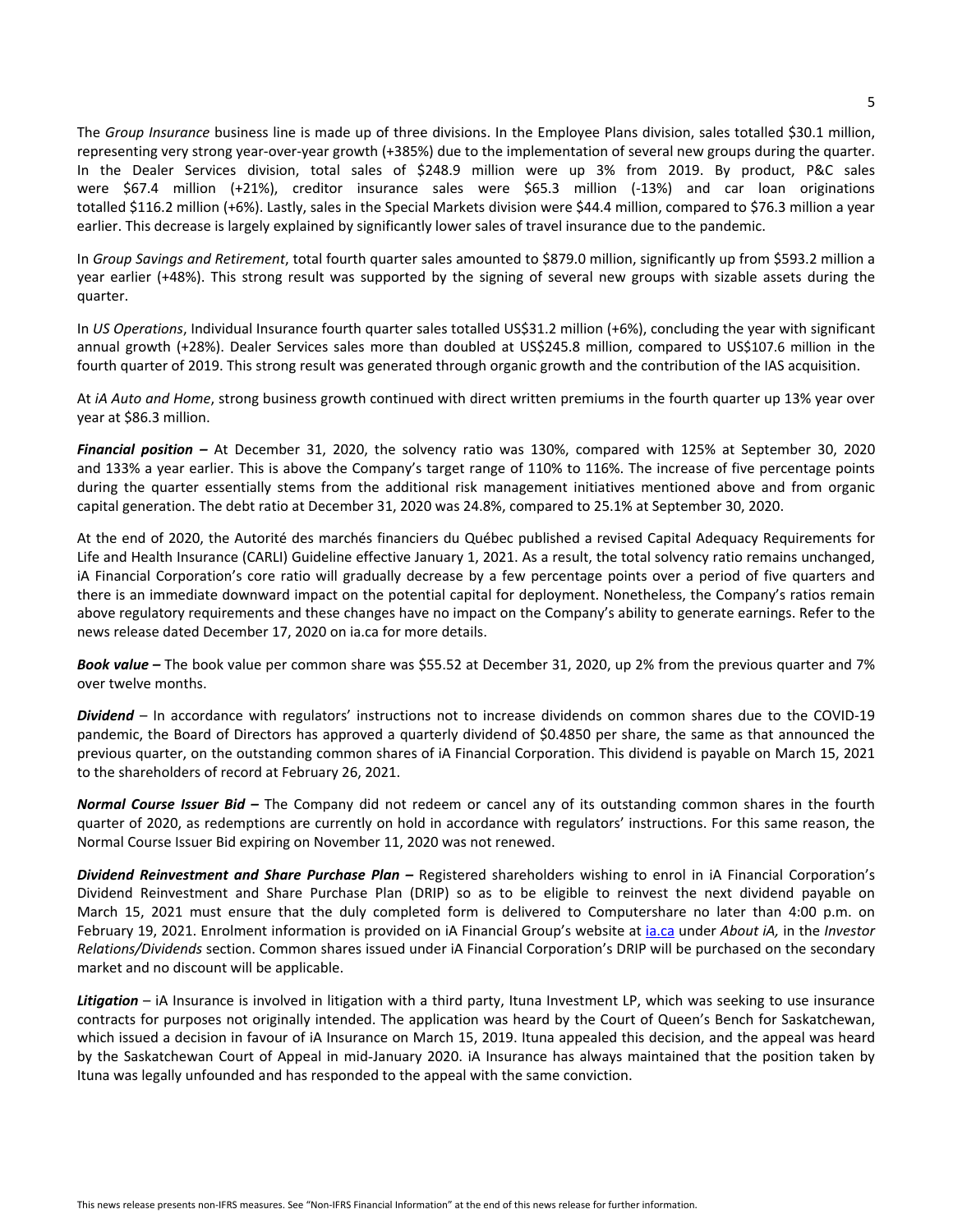**Update** of core earnings definition – Core earnings is a non-IFRS measure used to better understand the capacity of the Company to generate sustainable earnings by removing items that create volatility or are not representative of the Company's operating performance. In order to better reflect the capacity of the Company to generate sustainable earnings, as of 2021, the Company has made the following three changes to its definition:

- All experience gains and losses will be considered core, meaning that experience gains and losses in excess of \$0.04 EPS will no longer be adjusted.
- The amortization of intangible assets recorded for acquisitions will now be adjusted, as this charge is not generally considered representative of the Company's capacity to generate profits.
- The difference between asset return (interest income on plan assets) calculated using the expected return on plan assets and the IFRS prescribed pension plan discount rate will also now be adjusted, as the application of the discount rate prescribed by accounting standards does not take into account the performance of the pension plan asset portfolio and therefore is not representative of the Company's capacity to generate profits.

The updated definition of core earnings can be found under "Non-IFRS Financial Information."

#### *Market quidance for 2021 for iA Financial Corporation*

- Core earnings per common share: target range of \$7.60 to \$8.20 (raised from 2020, based on new core earnings definition)
- Core return on common shareholders' equity (ROE): target range of 12.5% to 14.0% (raised from 2020, based on new core earnings definition)
- Solvency ratio: target range of 110% to 116% (unchanged from 2020)
- Organic capital generation: target range of \$275 million to \$325 million (raised from 2020)
- Dividend payout ratio: range of 25% to 35% with the target being the midpoint (unchanged from 2020)
- Effective tax rate: target range of 20% to 22% (unchanged from 2020)
- Strain on new business: annual target of 2% of sales with quarterly range of -5% to 10% (improved from 2020)

The market guidance provided above is a forecast. Please refer to the "Forward-looking Statements" section at the end of this news release for more information. \_\_\_\_\_\_\_\_\_\_\_\_\_\_\_\_\_\_\_\_\_\_\_\_\_\_\_\_\_\_\_\_\_\_\_\_\_\_\_\_\_\_\_\_\_\_\_\_\_\_\_\_\_\_\_\_\_\_\_\_\_\_\_\_\_\_\_\_\_\_\_\_\_\_\_\_\_\_\_\_\_\_\_\_\_\_\_\_\_\_\_\_\_\_\_\_\_\_\_\_\_\_\_\_\_\_\_\_

#### **FOURTH QUARTER HIGHLIGHTS - iA Insurance**

**Profitability** – In the fourth quarter of 2020, iA Insurance recorded net income attributed to its sole common shareholder, iA Financial Corporation, of \$182.4 million, compared to \$174.8 million a year earlier. This increase is mainly explained by favourable macroeconomic changes, a lower effective tax rate due to a correction for prior years, and good results at iAAH.

Financial position – The solvency ratio was 122% at December 31, 2020, compared with 124% at the end of the previous quarter and 126% a year earlier. This is above the minimum required by regulatory authorities as well as iA Insurance's target range of 110% to 116%.

Dividend – iA Insurance declared a dividend of \$510.0 million in the fourth quarter of 2020. The dividends payable following this declaration were paid in full during the fourth quarter. For the first quarter of 2021, the Board of Directors of iA Insurance approved the declaration of a dividend of \$250.0 million to its sole common shareholder, iA Financial Corporation.

| <b>iA</b> Insurance                                  |                                                      |       |           |                    |       |                   |
|------------------------------------------------------|------------------------------------------------------|-------|-----------|--------------------|-------|-------------------|
| <b>Earnings Highlights</b>                           | <b>Fourth quarter</b><br>Year-to-date at December 31 |       |           |                    |       |                   |
| (In millions of dollars)                             | 2020                                                 | 2019  | Variation | 2020               | 2019  | Variation         |
| Net income attributed to shareholders                | 187.7                                                | 180.1 | 4%        | 660.4              | 712.8 | (7%)              |
| Less: dividends on preferred shares                  | 5.3                                                  | 5.3   |           | 22.3               | 22.1  | 1%                |
| Net income attributed to common shareholders         | 182.4                                                | 174.8 | 4%        | 638.1              | 690.7 | (8%)              |
| <b>Other Financial Highlights</b>                    |                                                      |       |           |                    |       |                   |
| (In millions of dollars, unless otherwise indicated) | December 31, 2020                                    |       |           | September 30, 2020 |       | December 31, 2019 |
| Total capital                                        | 5,887.5                                              |       |           | 6,197.5            |       | 6,410.9           |
| Solvency ratio                                       | 122%                                                 |       | 124%      |                    | 126%  |                   |
|                                                      |                                                      |       |           |                    |       |                   |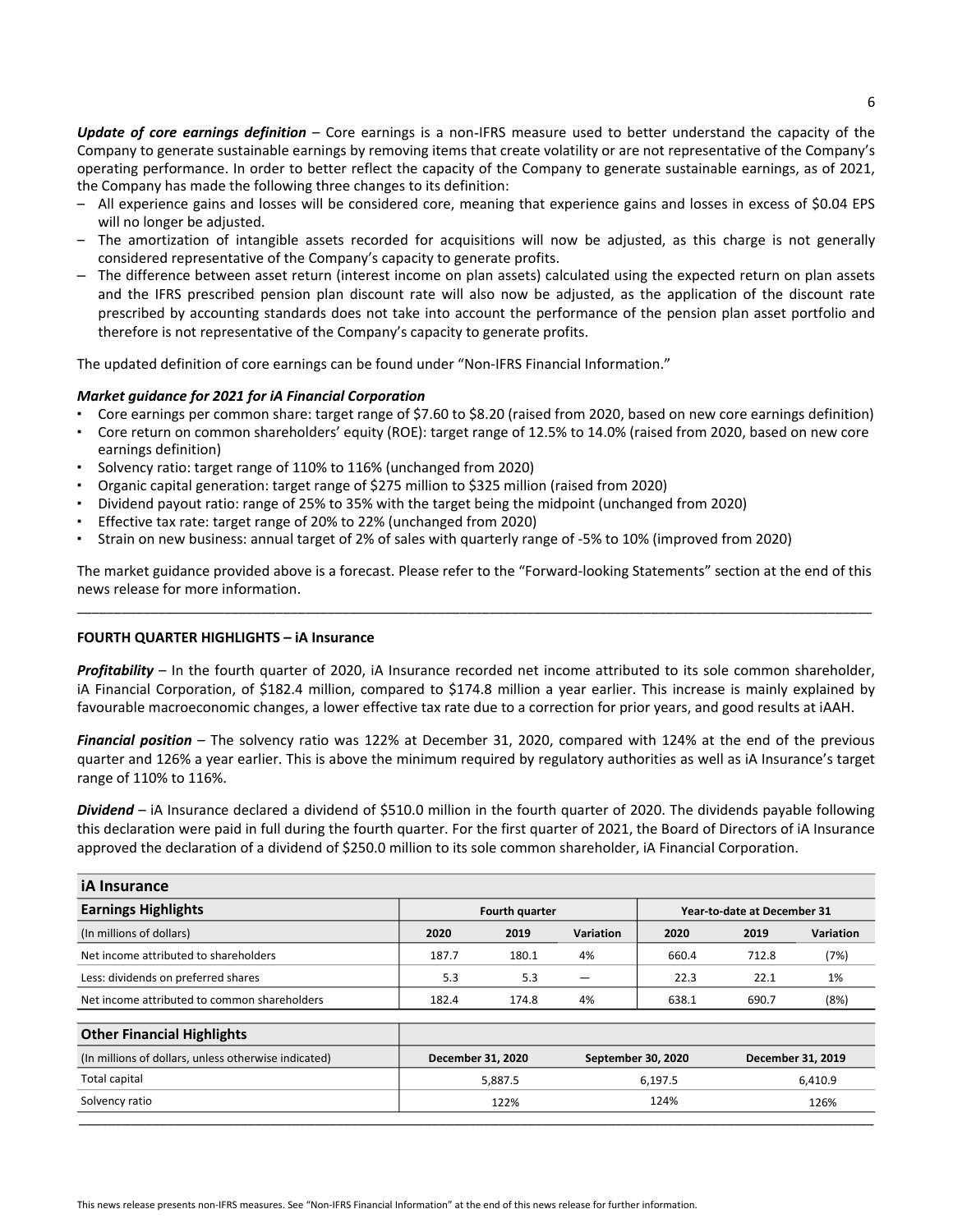#### **GENERAL INFORMATION**

#### **Non-IFRS Financial Information**

iA Financial Corporation and iA Insurance (collectively "iA Financial Group") report their financial results and statements in accordance with International Financial Reporting Standards (IFRS). iA Financial Group also publishes certain financial measures that are not based on IFRS (non-IFRS). A financial measure is considered a non-IFRS measure for Canadian securities law purposes if it is presented other than in accordance with the generally accepted accounting principles used for the companies' audited financial statements. These non-IFRS financial measures are often accompanied by and reconciled with IFRS financial measures. For certain non-IFRS financial measures, there are no directly comparable amounts under IFRS. iA Financial Group believes that these non-IFRS financial measures provide additional information to better understand iA Financial Group's financial results and assess its growth and earnings potential, and that they facilitate comparison of the quarterly and full-year results of iA Financial Group's ongoing operations. Since non-IFRS financial measures do not have standardized definitions and meaning, they may differ from the non-IFRS financial measures used by other institutions and should not be viewed as an alternative to measures of financial performance determined in accordance with IFRS. iA Financial Group strongly encourages investors to review its financial statements and other publicly-filed reports in their entirety and not to rely on any single financial measure.

Non-IFRS financial measures published by iA Financial Corporation include, but are not limited to: return on common shareholders' equity (ROE), core earnings per common share (core EPS), core return on common shareholders' equity (core ROE), sales, net sales, assets under management (AUM), assets under administration (AUA), premium equivalents, deposits, sources of earnings measures (expected profit on in-force, experience gains and losses, strain on sales, changes in assumptions, management actions and income on capital), capital, solvency ratio, interest rate and equity market sensitivities, loan originations, finance receivables and average credit loss rate on car loans.

The analysis of profitability according to the sources of earnings presents sources of income in compliance with the guideline issued by the Office of the Superintendent of Financial Institutions and developed in co-operation with the Canadian Institute of Actuaries. This analysis is intended to be a supplement to the disclosure required by IFRS and to facilitate the understanding of iA Financial Corporation's financial position by both existing and prospective stakeholders to better form a view as to the quality, potential volatility and sustainability of earnings. It provides an analysis of the difference between actual income and the income that would have been reported had all assumptions at the start of the reporting period materialized during the reporting period. It sets out the following measures: expected profit on in-force business (representing the portion of the consolidated net income on business in force at the start of the reporting period that was expected to be realized based on the achievement of best-estimate assumptions); experience gains and losses (representing gains and losses that are due to differences between the actual experience during the reporting period and the best-estimate assumptions at the start of the reporting period); new business strain (representing the point-of-sale impact on net income of writing new business during the period); changes in assumptions, management actions and income on capital (representing the net income earned on iA Financial Corporation's surplus funds).

Core earnings (loss) and financial measures based on core earnings (loss), including core EPS and core ROE, are non-IFRS financial measures used to better understand the capacity of the Company to generate sustainable earnings. Core earnings (loss) remove from reported earnings (loss) the impacts of the following items that create volatility in the Company's results under IFRS, or that are not representative of its underlying operating performance:

#### Core earnings definition prior to 2021:

a) specific items, including but not limited to year-end assumption changes and unusual income tax gains and losses;

b) gains and losses from macroeconomic variations related to universal life policies, the level of assets backing long-term liabilities, investment funds (MERs) and the dynamic hedging program for segregated fund guarantees;

c) gains and losses in excess of \$0.04 per share, on a quarterly basis, for strain on Individual Insurance sales, for policyholder experience by business segment (Individual Insurance, Individual Wealth Management, Group Insurance, Group Savings and Retirement, US Operations and iA Auto and Home Insurance), for usual income tax gains and losses and for investment income on capital.

#### Core earnings definition as of 2021:

a) market-related impacts that differ from management's best estimate assumptions, which include impacts of returns on equity markets and changes in interest rates related to (i) management fees collected on assets under management or administration (MERs), (ii) universal life policies, (iii) the level of assets backing long-term liabilities, and (iv) the dynamic hedging program for segregated fund guarantees;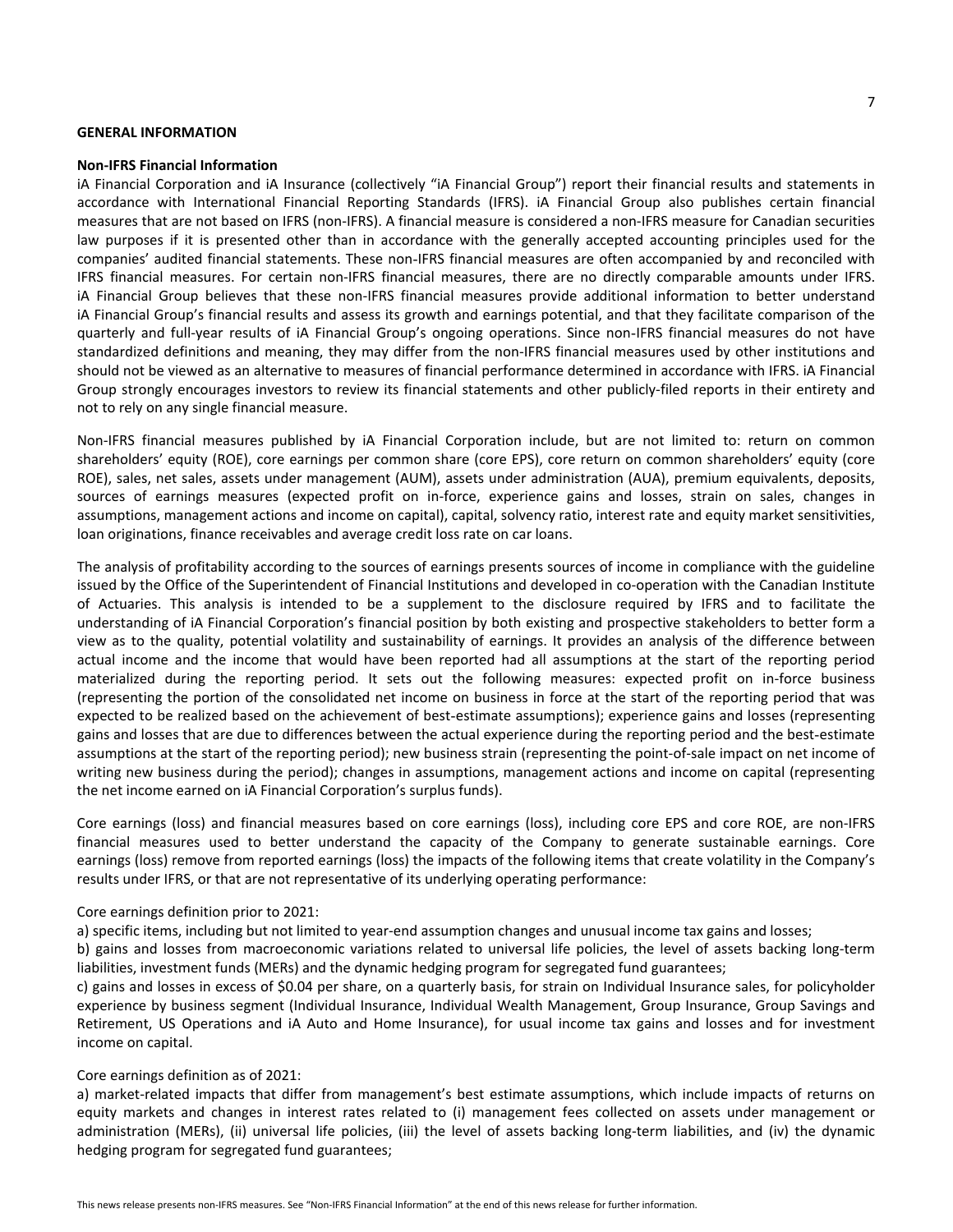#### b) assumption changes and management actions;

c) gains and losses on acquisition or disposition of a business, including acquisition, integration and restructuring costs;

d) amortization of acquisition-related finite life intangible assets;

e) non-core pension expense, that represents the difference between the asset return (interest income on plan assets) calculated using the expected return on plan assets and the IFRS prescribed pension plan discount rate;

f) specified items which management believes are not representative of the performance of the Company, including (i) material legal settlements and provisions, (ii) unusual income tax gains and losses, (iii) material impairment charges related to goodwill and intangible assets, and (iv) other specified unusual gains and losses.

Non-IFRS financial measures published by iA Insurance include, but are not limited to: return on common shareholders' equity (ROE), sales, assets under management (AUM), assets under administration (AUA), capital and solvency ratio.

Sales is a non-IFRS measure used to assess iA Financial Group's ability to generate new business. They are defined as fund entries on new business written during the period. Net premiums, which are part of the revenues presented in the financial statements, include fund entries from both in-force contracts and new business written during the period. Assets under management and administration is a non-IFRS measure used to assess iA Financial Group's ability to generate fees, particularly for investment funds and funds under administration. An analysis of revenues by sector is presented in the "Analysis According to the Financial Statements" section of the Management's Discussion and Analysis.

#### **Forward-looking Statements**

This news release may contain statements relating to strategies used by iA Financial Group or statements that are predictive in nature, that depend upon or refer to future events or conditions, or that include words such as "may", "will", "could", "should", "would", "suspect", "expect", "anticipate", "intend", "plan", "believe", "estimate", and "continue" (or the negative thereof), as well as words such as "objective", "goal", "guidance", and "forecast" or other similar words or expressions. Such statements constitute forward-looking statements within the meaning of securities laws. In this news release, forward-looking statements include, but are not limited to, information concerning possible or assumed future operating results. These statements are not historical facts; they represent only expectations, estimates and projections regarding future events and are subject to change, particularly in light of the ongoing and evolving COVID-19 pandemic, its effect on the global economy and its uncertain impact on our operations.

Although iA Financial Group believes that the expectations reflected in such forward-looking statements are reasonable, such statements involve risks and uncertainties, and undue reliance should not be placed on such statements. Certain material factors or assumptions are applied in making forward-looking statements, and actual results may differ materially from those expressed or implied in such statements. Factors that could cause actual results to differ materially from expectations include, but are not limited to: general business and economic conditions; level of competition and consolidation; changes in laws and regulations, including tax laws; liquidity of iA Financial Group, including the availability of financing to meet existing financial commitments on their expected maturity dates when required; accuracy of information received from counterparties and the ability of counterparties to meet their obligations; accuracy of accounting policies and actuarial methods used by iA Financial Group; insurance risks such as mortality, morbidity, longevity and policyholder behaviour, including the occurrence of natural or man-made disasters, pandemic diseases (such as the current COVID-19 pandemic) and acts of terrorism.

*Potential impacts of the COVID-19 pandemic* – Since March 2020, the COVID-19 pandemic has had major, unprecedented implications for both society and the economy. The overall impact of the COVID-19 pandemic is still uncertain and depends on many factors, such as the progression of the virus, the emergence of new variants, the duration of the pandemic, potential treatments and therapies, the availability of vaccines, the effectiveness of government measures to slow the virus's spread and the impact of those measures on the economy. As a result, we cannot accurately predict the total bearing the pandemic will have, but the impact on iA Financial Corporation's business and financial results could be material. However, despite the short-term negative impacts of the pandemic on its results, iA Financial Corporation remains financially solid. In addition, iA Financial Corporation's business continuity protocol has continued, ensuring that the quality of service clients receive is similar to or better than before the pandemic and enabling employees and advisors to continue to work safely and securely.

Additional information about the material factors that could cause actual results to differ materially from expectations and about material factors or assumptions applied in making forward-looking statements may be found in the "Risk Management" section of the Management's Discussion and Analysis for 2020, the "Management of Risks Associated with Financial Instruments" note to the audited consolidated financial statements for the year ended December 31, 2020, and elsewhere in iA Financial Group's filings with the Canadian Securities Administrators, which are available for review at [sedar.com](www.sedar.com).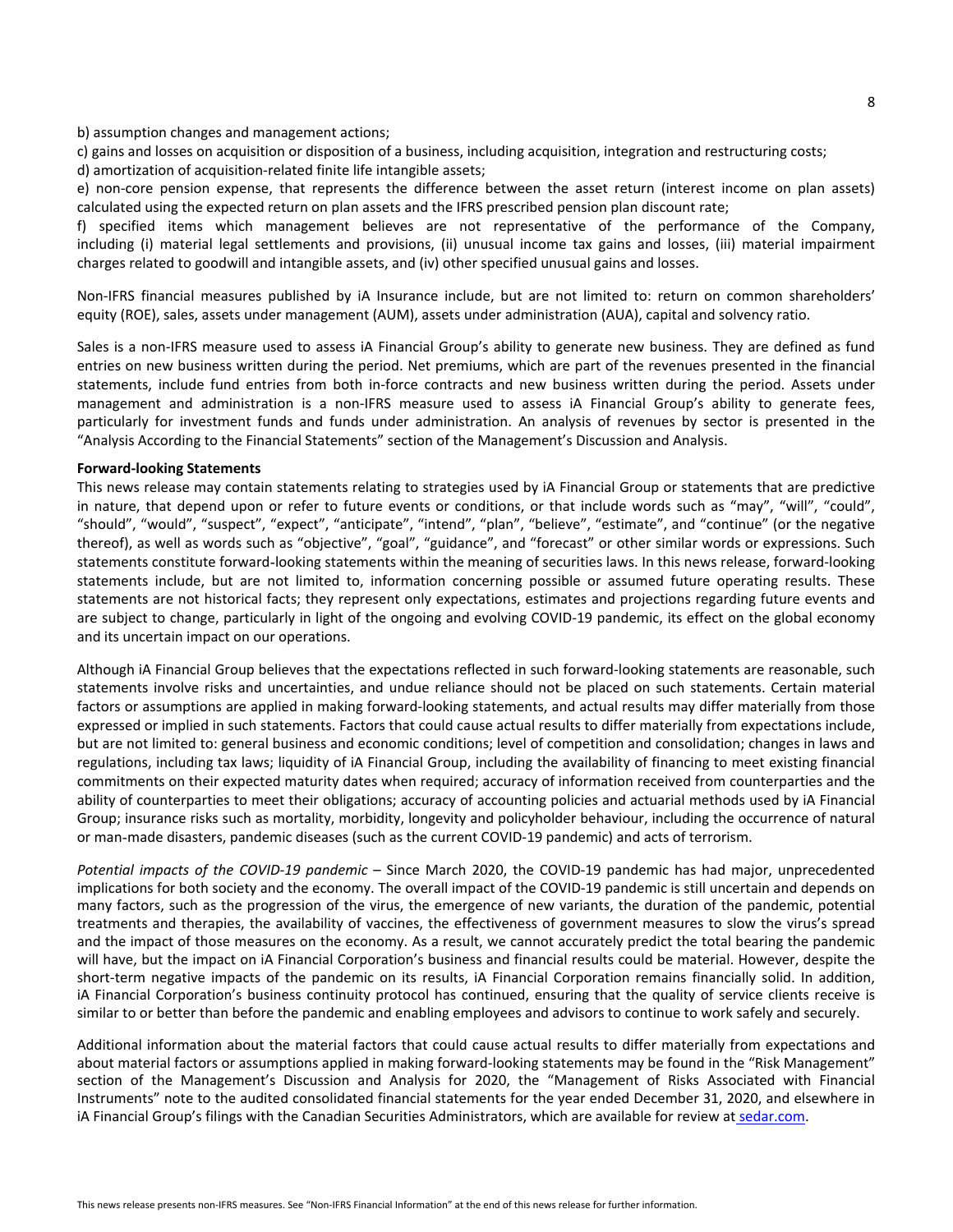The forward-looking statements in this news release reflect iA Financial Group's expectations as of the date of this document. iA Financial Group does not undertake to update or release any revisions to these forward-looking statements to reflect events or circumstances after the date of this document or to reflect the occurrence of unanticipated events, except as required by law.

#### **Documents Related to the Financial Results**

For a detailed discussion of iA Financial Corporation's and iA Insurance's fourth quarter results, investors are invited to consult the Management's Discussion and Analysis for the quarter ended December 31, 2020, the related financial statements and accompanying notes and the Financial Information Package for each company, all of which are available on the iA Financial Group website at *[ia.ca](www.ia.ca)* under *About iA*, in the *Investor Relations/Financial Reports* section and on SEDAR at [sedar.com.](www.sedar.com)

#### **Conference Call**

Management will hold a conference call to present iA Financial Group's fourth quarter results on Thursday, February 11, 2021 at 2:00 p.m. (ET). The dial-in number is 416-981-9010 or 1-800-945-0427 (toll-free within North America). A replay of the conference call will be available for a one-week period, starting at 4:30 p.m. on Thursday, February 11, 2021. To access the conference call replay, dial 1-800-558-5253 (toll-free) and enter access code 21972707. A webcast of the conference call (listen-only mode) will also be available on the  $iA$  Financial Group website at [ia.ca](www,ia.ca).

#### **Conference for Investors and Analysts**

iA Financial Group will hold an online conference for investors and analysts on Wednesday, March 10, 2021 at 9:00 a.m. (ET). Details will be available on our website approximately one week before the event.

#### **About iA Financial Group**

iA Financial Group is one of the largest insurance and wealth management groups in Canada, with operations in the United States. Founded in 1892, it is an important Canadian public company and is listed on the Toronto Stock Exchange under the ticker symbols IAG (common shares) and IAF (preferred shares).

#### **Investor Relations**

Marie-Annick Bonneau Office: 418-684-5000, ext. 104287 Email: marie-annick.bonneau@ia.ca **Media Relations** Pierre Picard Office: 418-684-5000, ext. 101660 Email: pierre.picard@ia.ca

[ia.ca](www.ia.ca) 

iA Financial Group is a business name and trademark of iA Financial Corporation Inc. and Industrial Alliance Insurance and Financial Services Inc.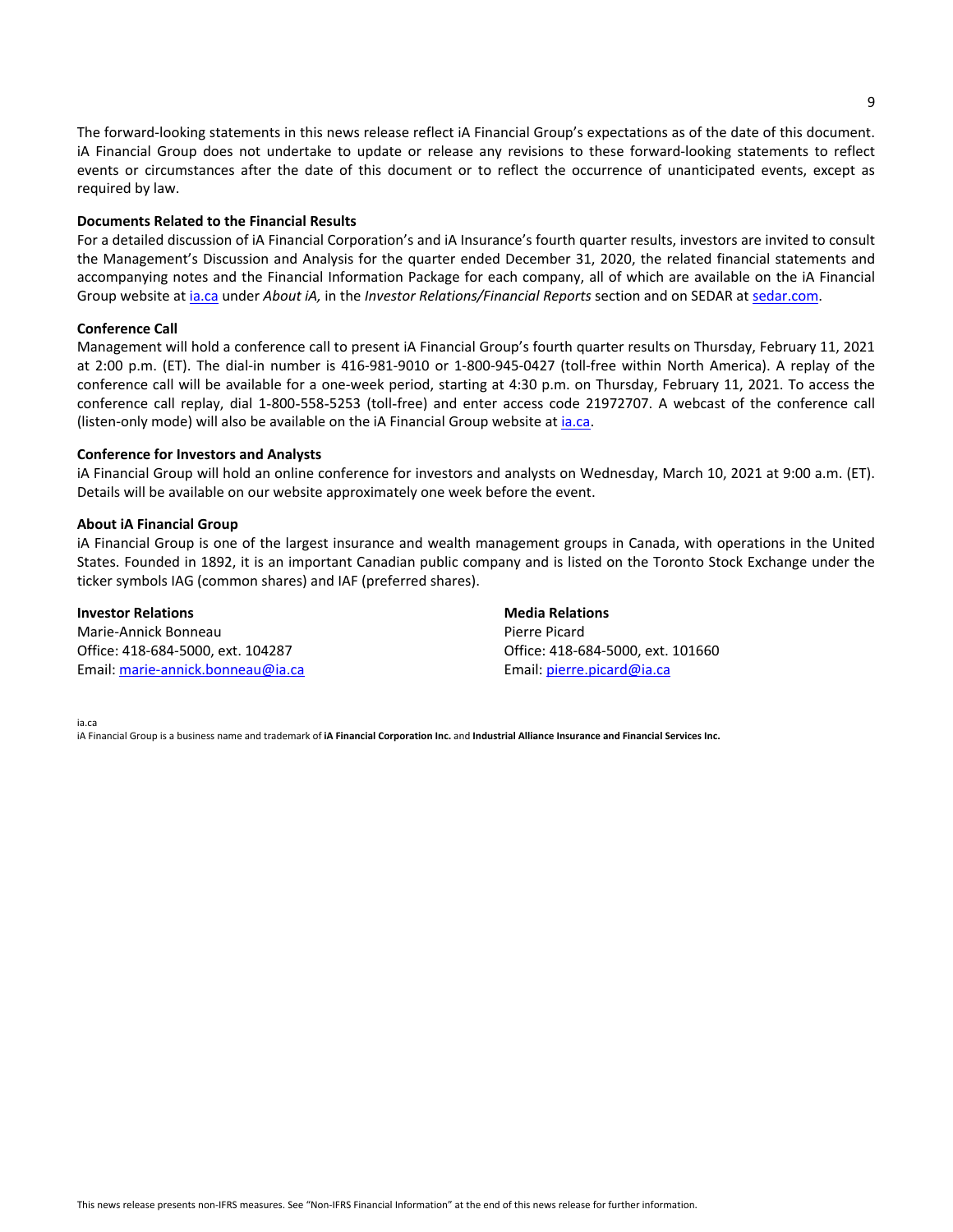## **Consolidated Income Statements**

|                                                                      | <b>Quarters ended</b><br>December 31 |       | <b>Twelve months ended</b><br>December 31 |        |  |
|----------------------------------------------------------------------|--------------------------------------|-------|-------------------------------------------|--------|--|
| (In millions of dollars, unless otherwise indicated)                 | 2020                                 | 2019  | 2020                                      | 2019   |  |
| <b>Revenues</b>                                                      |                                      |       |                                           |        |  |
| <b>Premiums</b>                                                      |                                      |       |                                           |        |  |
| Gross premiums                                                       | 3,371                                | 2,626 | 12,132                                    | 9,757  |  |
| Premiums ceded                                                       | (291)                                | (209) | (936)                                     | (813)  |  |
| Net premiums                                                         | 3,080                                | 2,417 | 11,196                                    | 8,944  |  |
| <b>Investment income</b>                                             |                                      |       |                                           |        |  |
| Interest and other investment income                                 | 332                                  | 363   | 1,439                                     | 1,364  |  |
| Change in fair value of investments                                  | 642                                  | (664) | 3,229                                     | 3,278  |  |
|                                                                      | 974                                  | (301) | 4,668                                     | 4,642  |  |
| Other revenues                                                       | 464                                  | 428   | 1,775                                     | 1,679  |  |
|                                                                      | 4,518                                | 2,544 | 17,639                                    | 15,265 |  |
| <b>Policy benefits and expenses</b>                                  |                                      |       |                                           |        |  |
| Gross benefits and claims on contracts                               | 1,570                                | 1,583 | 5,871                                     | 5,939  |  |
| Ceded benefits and claims on contracts                               | (173)                                | (150) | (581)                                     | (547)  |  |
| Net transfer to segregated funds                                     | 1,038                                | 235   | 2,872                                     | 917    |  |
| Increase (decrease) in insurance contract liabilities                | 1,494                                | (283) | 5,760                                     | 4,773  |  |
| Increase (decrease) in investment contract liabilities               | 9                                    | (1)   | 34                                        | 27     |  |
| Decrease (increase) in reinsurance assets                            | (625)                                | 68    | (737)                                     | (44)   |  |
|                                                                      | 3,313                                | 1,452 | 13,219                                    | 11,065 |  |
| Commissions                                                          | 484                                  | 434   | 1,788                                     | 1,654  |  |
| General expenses                                                     | 465                                  | 411   | 1,668                                     | 1,472  |  |
| Premium and other taxes                                              | 35                                   | 33    | 129                                       | 128    |  |
| Financing charges                                                    | 18                                   | 17    | 73                                        | 59     |  |
|                                                                      | 4,315                                | 2,347 | 16,877                                    | 14,378 |  |
| Income before income taxes                                           | 203                                  | 197   | 762                                       | 887    |  |
| Income taxes                                                         | 31                                   | 32    | 130                                       | 188    |  |
| Net income                                                           | 172                                  | 165   | 632                                       | 699    |  |
| Net income attributed to participating policyholders                 | (5)                                  | (11)  | (1)                                       | (10)   |  |
| Net income attributed to shareholders                                | 177                                  | 176   | 633                                       | 709    |  |
| Dividends attributed to preferred shares issued by a subsidiary      | 5                                    | 5     | 22                                        | 22     |  |
| Net income attributed to common shareholders                         | 172                                  | 171   | 611                                       | 687    |  |
| Earnings per common share (in dollars)                               |                                      |       |                                           |        |  |
| Basic                                                                | 1.61                                 | 1.60  | 5.71                                      | 6.43   |  |
| Diluted                                                              | 1.60                                 | 1.59  | 5.70                                      | 6.40   |  |
| Weighted average number of shares outstanding (in millions of units) |                                      |       |                                           |        |  |
| Basic                                                                | 107                                  | 107   | 107                                       | 107    |  |
| Diluted                                                              | 107                                  | 107   | 107                                       | 107    |  |
| Dividends per common share (in dollars)                              |                                      | —     | 1.94                                      | 1.77   |  |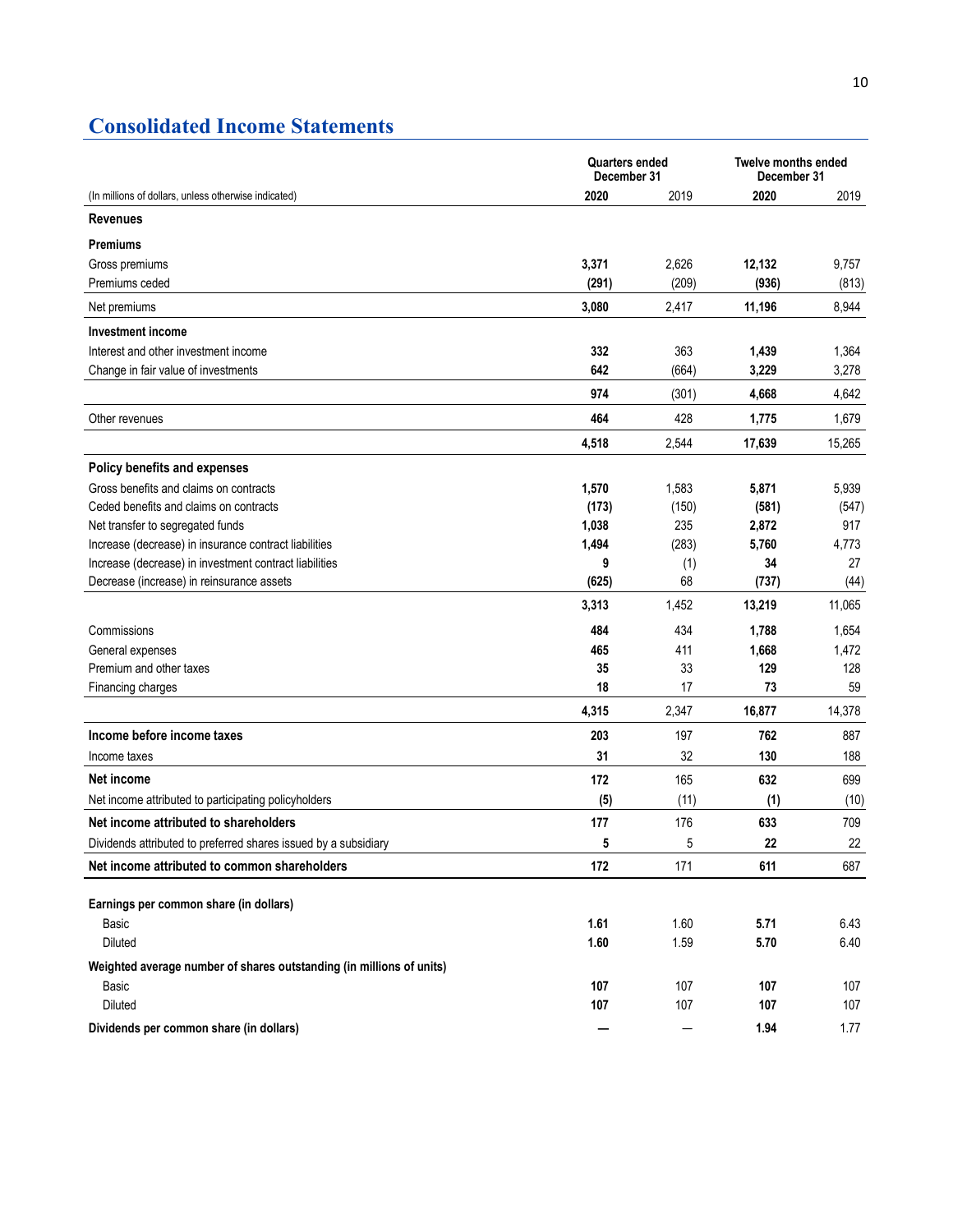## **Consolidated Statements of Financial Position**

|                                                              | As at December 31 |        |
|--------------------------------------------------------------|-------------------|--------|
| (in millions of dollars)                                     | 2020              | 2019   |
| <b>Assets</b>                                                |                   |        |
| <b>Investments</b>                                           |                   |        |
| Cash and short-term investments                              | 1,949             | 1,108  |
| <b>Bonds</b>                                                 | 32,099            | 27,508 |
| <b>Stocks</b>                                                | 3,286             | 3,024  |
| Mortgages and other loans                                    | 2,801             | 3,870  |
| Derivative financial instruments                             | 1,652             | 1,003  |
| Policy loans                                                 | 881               | 900    |
| Other invested assets                                        | 563               | 429    |
| Investment properties                                        | 1,916             | 2,077  |
|                                                              | 45,147            | 39,919 |
| Other assets                                                 | 3,261             | 2,193  |
| Reinsurance assets                                           | 1,981             | 1,030  |
| <b>Fixed assets</b>                                          | 390               | 394    |
| Deferred income tax assets                                   | 38                | 28     |
| Intangible assets                                            | 1,621             | 1,110  |
| Goodwill                                                     | 1,224             | 606    |
| General fund assets                                          | 53,662            | 45,280 |
| Segregated funds net assets                                  | 32,804            | 27,868 |
| <b>Total assets</b>                                          | 86,466            | 73,148 |
| <b>Liabilities</b>                                           |                   |        |
| Insurance contract liabilities                               | 36,527            | 30,665 |
| Investment contract liabilities                              | 575               | 630    |
| Derivative financial instruments                             | 569               | 455    |
| Other liabilities                                            | 7,647             | 6,063  |
| Deferred income tax liabilities                              | 382               | 287    |
| Debentures                                                   | 1,449             | 1,050  |
| General fund liabilities                                     | 47,149            | 39,150 |
| Liabilities related to segregated funds net assets           | 32,804            | 27,868 |
| <b>Total liabilities</b>                                     | 79,953            | 67,018 |
| Equity                                                       |                   |        |
| Share capital and contributed surplus                        | 1,694             | 1,684  |
| Preferred shares issued by a subsidiary                      | 525               | 525    |
| Retained earnings and accumulated other comprehensive income | 4,253             | 3,879  |
| Participating policyholders' accounts                        | 41                | 42     |
|                                                              | 6,513             | 6,130  |
| <b>Total liabilities and equity</b>                          | 86.466            | 73,148 |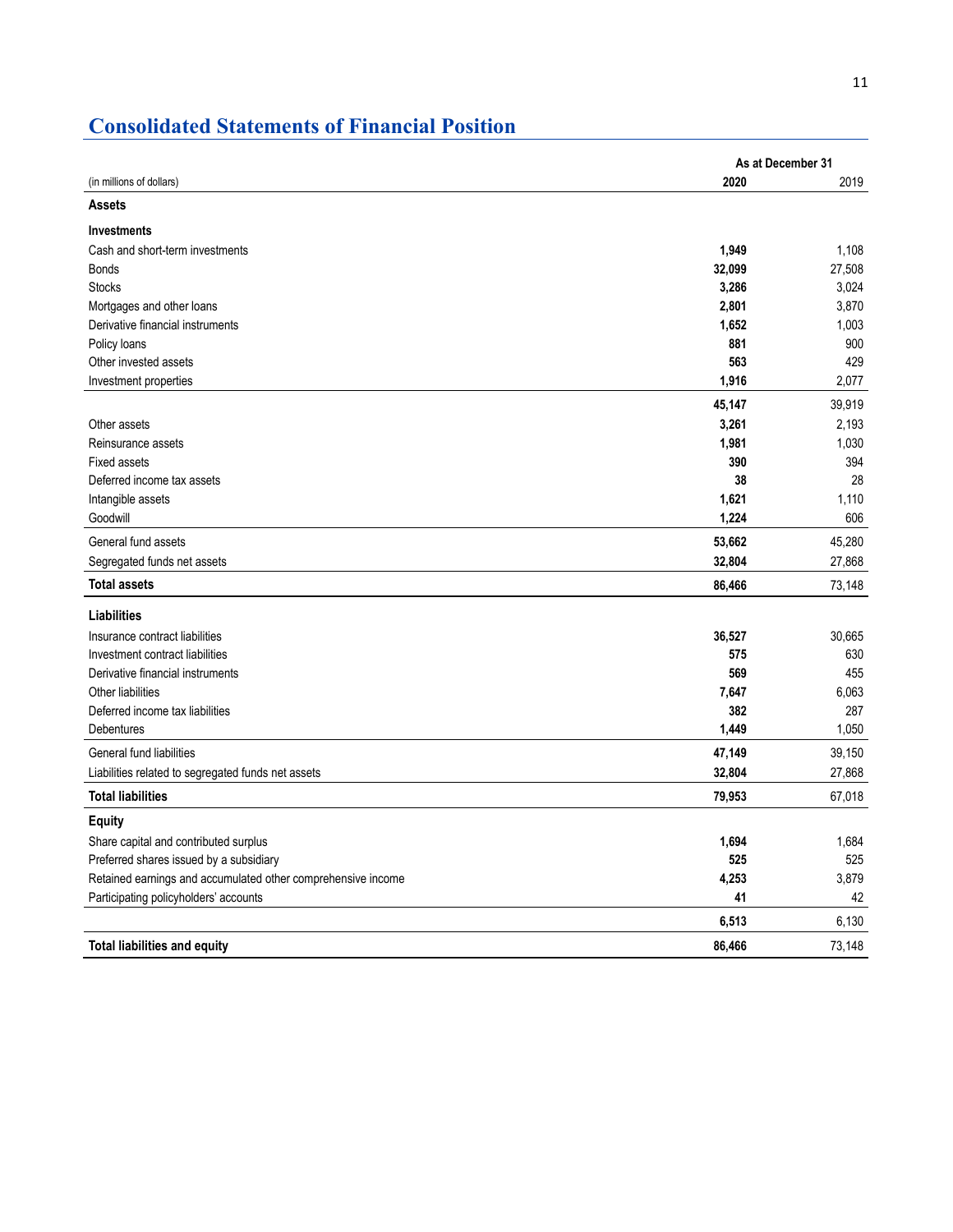## **Segmented Income Statements**

The following tables present a summary of income by sector of activities:

|                                                                  | Quarter ended December 31, 2020 |                      |           |                                     |                         |       |       |
|------------------------------------------------------------------|---------------------------------|----------------------|-----------|-------------------------------------|-------------------------|-------|-------|
|                                                                  |                                 | Individual           |           | Group                               |                         |       |       |
| (in millions of dollars)                                         | <b>Insurance</b>                | Wealth<br>Management | Insurance | <b>Savings</b><br>and<br>Retirement | US<br><b>Operations</b> | Other | Total |
| <b>Revenues</b>                                                  |                                 |                      |           |                                     |                         |       |       |
| Net premiums                                                     | 422                             | 1,131                | 399       | 863                                 | 176                     | 89    | 3,080 |
| Investment income                                                | 854                             | (74)                 | 45        | 87                                  | 30                      | 32    | 974   |
| Other revenues                                                   | 34                              | 385                  | 18        | 27                                  | 48                      | (48)  | 464   |
|                                                                  | 1,310                           | 1,442                | 462       | 977                                 | 254                     | 73    | 4,518 |
| <b>Operating expenses</b>                                        |                                 |                      |           |                                     |                         |       |       |
| Gross benefits and claims on contracts                           | 208                             | 511                  | 283       | 398                                 | 161                     | 9     | 1,570 |
| Ceded benefits and claims on contracts                           | (73)                            |                      | (15)      | (6)                                 | (106)                   | 27    | (173) |
| Net transfer to segregated funds                                 |                                 | 550                  |           | 488                                 |                         |       | 1,038 |
| Increase (decrease) in insurance contract liabilities            | 1,402                           | (27)                 | 13        | 51                                  | 68                      | (13)  | 1,494 |
| Increase (decrease) in investment contract liabilities           |                                 |                      | 9         |                                     |                         |       | 9     |
| Decrease (increase) in reinsurance assets                        | (588)                           |                      | (5)       |                                     | (45)                    | 13    | (625) |
| Commissions, general and other expenses                          | 259                             | 359                  | 158       | 33                                  | 168                     | 7     | 984   |
| Financing charges                                                |                                 |                      | 9         | --                                  |                         | 8     | 18    |
|                                                                  | 1,209                           | 1,393                | 452       | 964                                 | 246                     | 51    | 4,315 |
| Income before income taxes and allocation of other<br>activities | 101                             | 49                   | 10        | 13                                  | 8                       | 22    | 203   |
| Allocation of other activities                                   | 19                              | 4                    | (1)       | $\mathbf{2}$                        | (2)                     | (22)  |       |
| Income before income taxes                                       | 120                             | 53                   | 9         | 15                                  | 6                       |       | 203   |
| Income taxes                                                     | 24                              | 16                   |           | 4                                   | (13)                    |       | 31    |
| Net income attributed to shareholders                            | 101                             | 37                   | 9         | 11                                  | 19                      |       | 177   |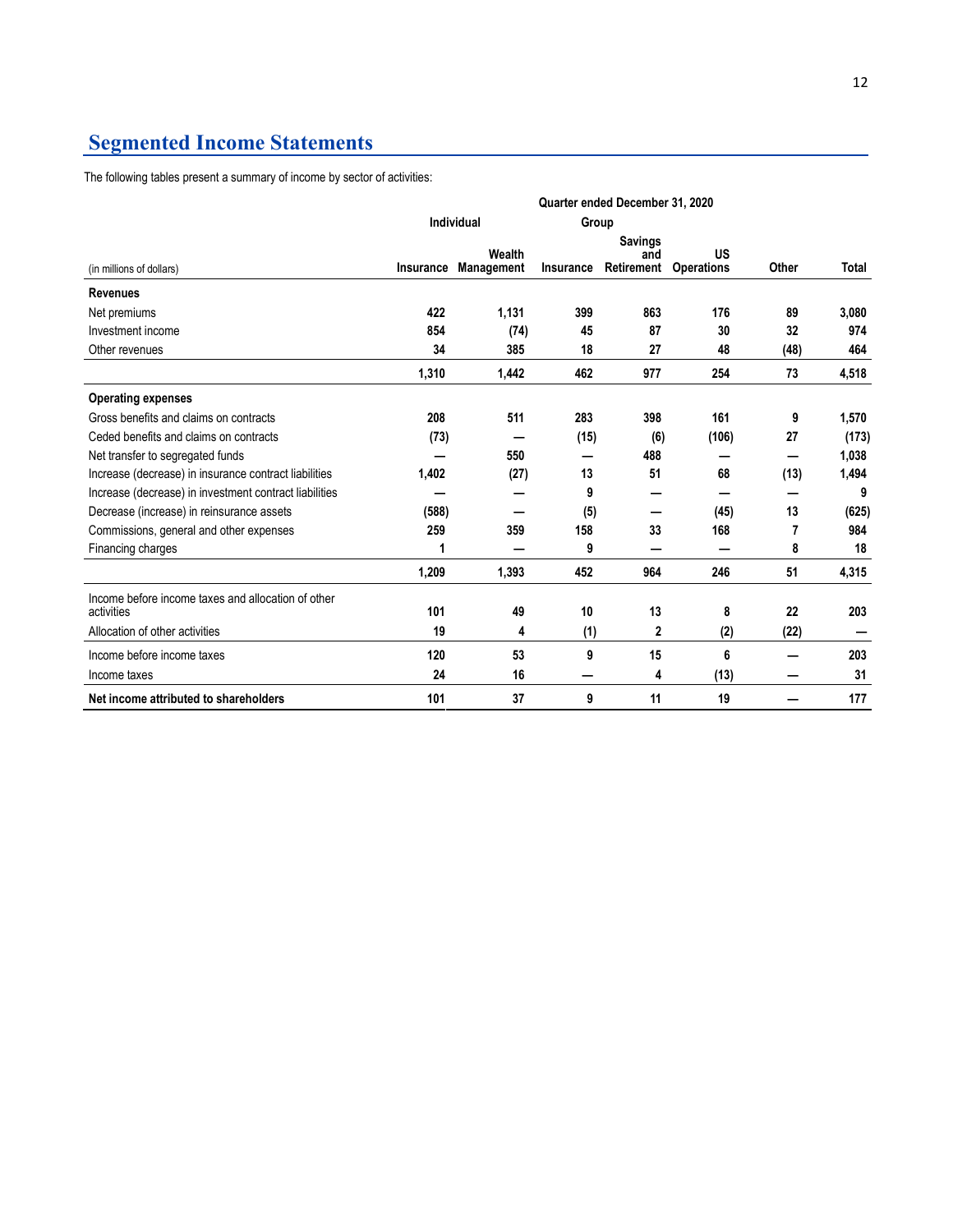|                                                                  | Quarter ended December 21, 2019 |                      |           |                              |                  |       |       |
|------------------------------------------------------------------|---------------------------------|----------------------|-----------|------------------------------|------------------|-------|-------|
|                                                                  |                                 | Individual           | Group     |                              |                  |       |       |
| (in millions of dollars)                                         | Insurance                       | Wealth<br>Management | Insurance | Savings<br>and<br>Retirement | US<br>Operations | Other | Total |
| <b>Revenues</b>                                                  |                                 |                      |           |                              |                  |       |       |
| Net premiums                                                     | 410                             | 810                  | 410       | 574                          | 131              | 82    | 2,417 |
| Investment income                                                | (276)                           | (81)                 | 20        | 7                            | (10)             | 39    | (301) |
| Other revenues                                                   | 29                              | 376                  | 13        | 24                           | 47               | (61)  | 428   |
|                                                                  | 163                             | 1.105                | 443       | 605                          | 168              | 60    | 2,544 |
| <b>Operating expenses</b>                                        |                                 |                      |           |                              |                  |       |       |
| Gross benefits and claims on contracts                           | 207                             | 497                  | 279       | 453                          | 117              | 30    | 1,583 |
| Ceded benefits and claims on contracts                           | (74)                            |                      | (16)      | (7)                          | (72)             | 19    | (150) |
| Net transfer to segregated funds                                 |                                 | 245                  |           | (10)                         |                  | —     | 235   |
| Increase (decrease) in insurance contract liabilities            | (339)                           | (35)                 | 4         | 133                          | (19)             | (27)  | (283) |
| Increase (decrease) in investment contract liabilities           |                                 |                      | (1)       |                              |                  |       | (1)   |
| Decrease (increase) in reinsurance assets                        | 49                              |                      | (3)       | (6)                          | 2                | 26    | 68    |
| Commissions, general and other expenses                          | 242                             | 341                  | 161       | 30                           | 122              | (18)  | 878   |
| Financing charges                                                | 5                               | 1                    | 8         |                              |                  | 3     | 17    |
|                                                                  | 90                              | 1.049                | 432       | 593                          | 150              | 33    | 2,347 |
| Income before income taxes and allocation of other<br>activities | 73                              | 56                   | 11        | 12                           | 18               | 27    | 197   |
| Allocation of other activities                                   | 19                              | 1                    | 1         | 1                            | 5                | (27)  |       |
| Income before income taxes                                       | 92                              | 57                   | 12        | 13                           | 23               |       | 197   |
| Income taxes                                                     | 6                               | 14                   | 3         | 4                            | 5                |       | 32    |
| Net income attributed to shareholders                            | 97                              | 43                   | 9         | 9                            | 18               |       | 176   |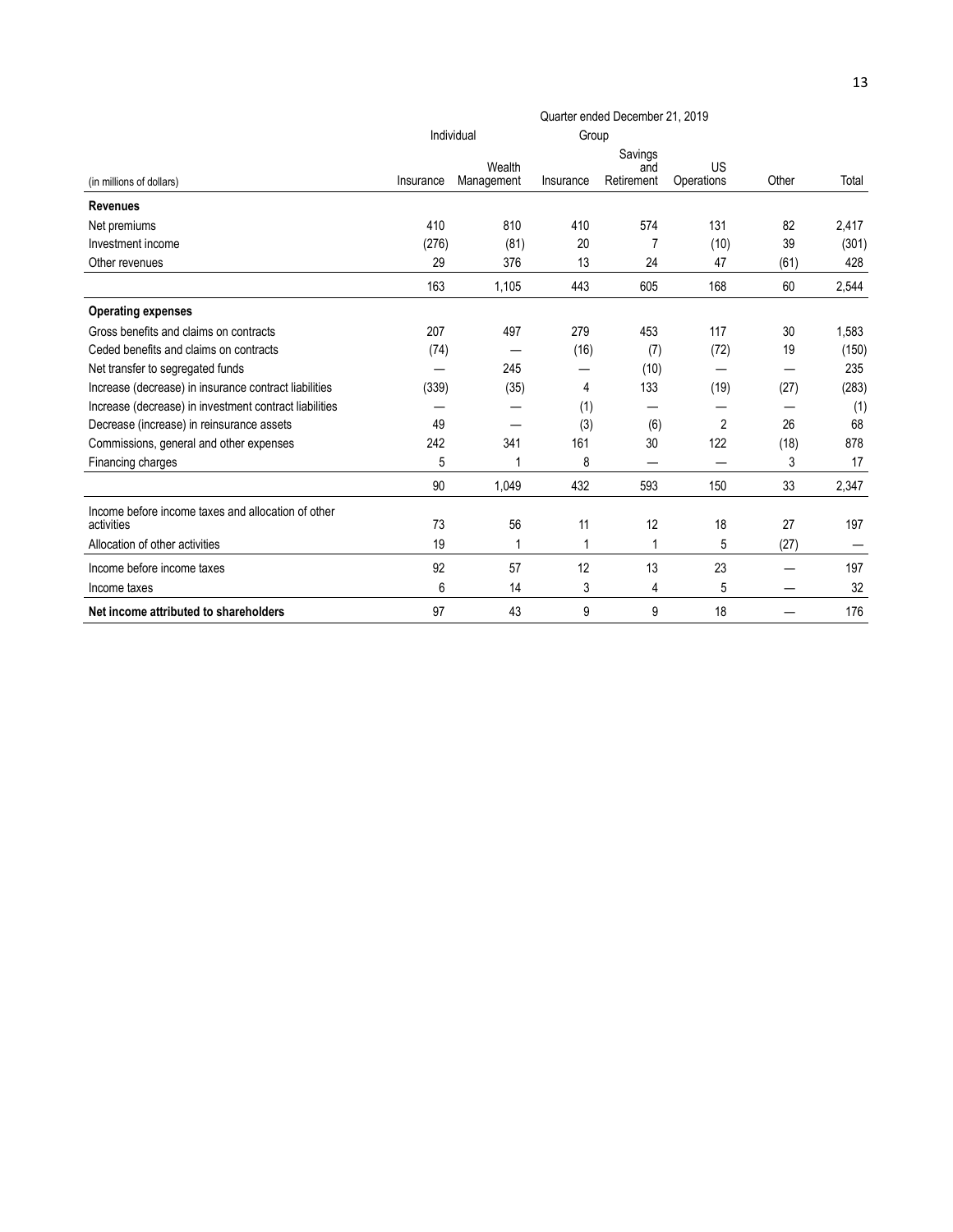### **Segmented Income Statements (continued)**

The following tables present a summary of income by sector of activities:

|                                                                  | Twelve months ended December 31, 2020 |                             |              |                                     |                         |       |        |
|------------------------------------------------------------------|---------------------------------------|-----------------------------|--------------|-------------------------------------|-------------------------|-------|--------|
|                                                                  | Individual<br>Group                   |                             |              |                                     |                         |       |        |
| (in millions of dollars)                                         | Insurance                             | Wealth<br><b>Management</b> | Insurance    | <b>Savings</b><br>and<br>Retirement | US<br><b>Operations</b> | Other | Total  |
| <b>Revenues</b>                                                  |                                       |                             |              |                                     |                         |       |        |
| Net premiums                                                     | 1.625                                 | 3,916                       | 1,603        | 3,018                               | 694                     | 340   | 11,196 |
| Investment income                                                | 3,592                                 | 149                         | 194          | 387                                 | 192                     | 154   | 4,668  |
| Other revenues                                                   | 118                                   | 1,501                       | 72           | 105                                 | 176                     | (197) | 1,775  |
|                                                                  | 5,335                                 | 5,566                       | 1,869        | 3,510                               | 1,062                   | 297   | 17,639 |
| <b>Operating expenses</b>                                        |                                       |                             |              |                                     |                         |       |        |
| Gross benefits and claims on contracts                           | 813                                   | 1,887                       | 1,146        | 1,397                               | 589                     | 39    | 5,871  |
| Ceded benefits and claims on contracts                           | (251)                                 |                             | (63)         | (26)                                | (351)                   | 110   | (581)  |
| Net transfer to segregated funds                                 |                                       | 1,779                       |              | 1,093                               |                         |       | 2,872  |
| Increase (decrease) in insurance contract liabilities            | 4,168                                 | 392                         | 62           | 889                                 | 265                     | (16)  | 5,760  |
| Increase (decrease) in investment contract liabilities           |                                       |                             | 34           |                                     |                         |       | 34     |
| Decrease (increase) in reinsurance assets                        | (664)                                 | —                           | $\mathbf{2}$ | 3                                   | (94)                    | 16    | (737)  |
| Commissions, general and other expenses                          | 928                                   | 1,355                       | 579          | 115                                 | 597                     | 11    | 3,585  |
| Financing charges                                                | 12                                    | $\mathbf{2}$                | 33           |                                     | 1                       | 25    | 73     |
|                                                                  | 5,006                                 | 5,415                       | 1,793        | 3,471                               | 1,007                   | 185   | 16,877 |
| Income before income taxes and allocation of other<br>activities | 329                                   | 151                         | 76           | 39                                  | 55                      | 112   | 762    |
| Allocation of other activities                                   | 88                                    | 15                          | 1            | 5                                   | 3                       | (112) |        |
| Income before income taxes                                       | 417                                   | 166                         | 77           | 44                                  | 58                      |       | 762    |
| Income taxes                                                     | 67                                    | 42                          | 15           | 9                                   | (3)                     | —     | 130    |
| Net income                                                       | 350                                   | 124                         | 62           | 35                                  | 61                      |       | 632    |
| Net income attributed to participating policyholders             | (1)                                   |                             |              |                                     |                         |       | (1)    |
| Net income attributed to shareholders                            | 351                                   | 124                         | 62           | 35                                  | 61                      |       | 633    |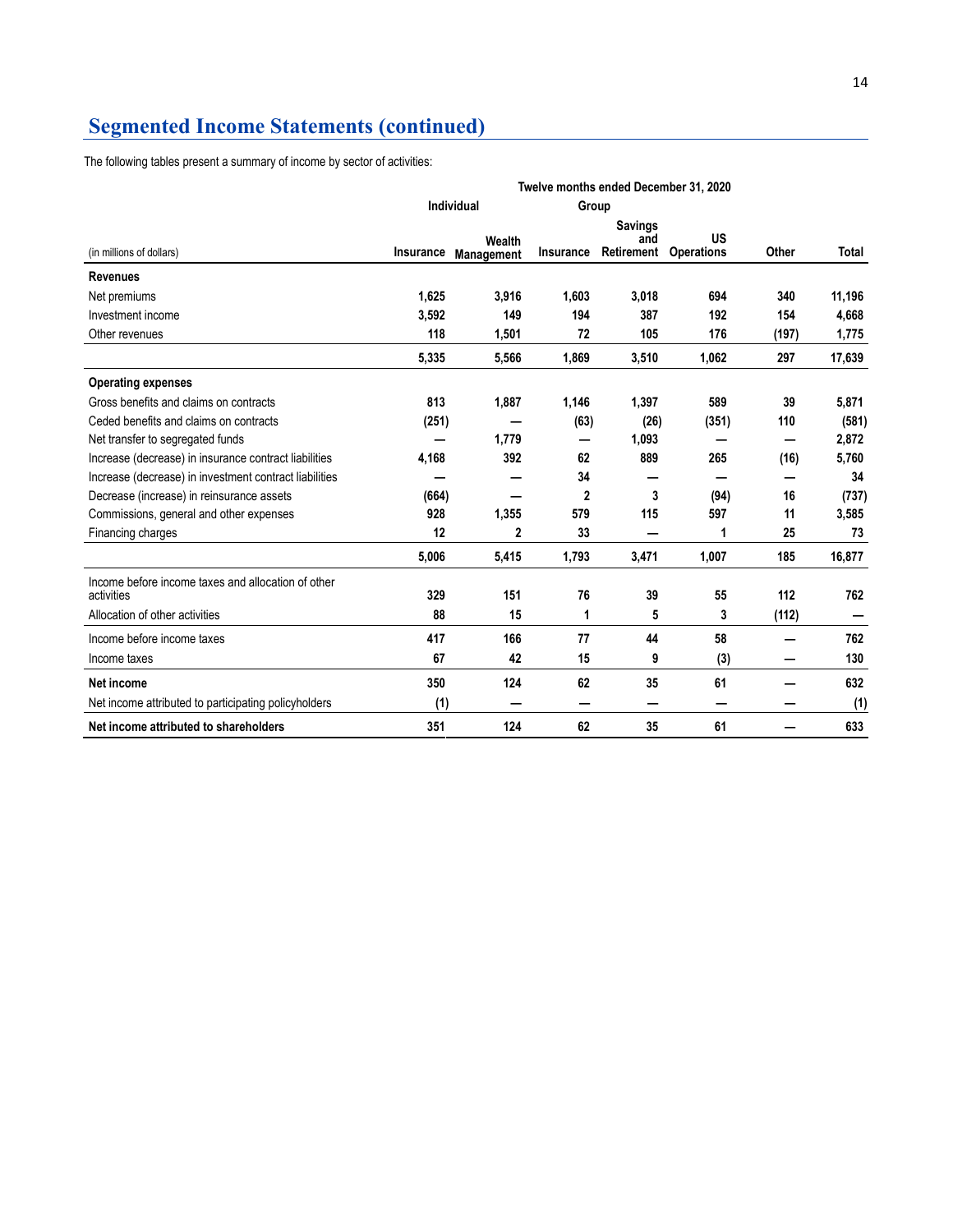|                                                                  | Twelve months ended December 21, 2019 |                      |           |                              |                  |       |        |
|------------------------------------------------------------------|---------------------------------------|----------------------|-----------|------------------------------|------------------|-------|--------|
|                                                                  |                                       | Individual           | Group     |                              |                  |       |        |
| (in millions of dollars)                                         | Insurance                             | Wealth<br>Management | Insurance | Savings<br>and<br>Retirement | US<br>Operations | Other | Total  |
| <b>Revenues</b>                                                  |                                       |                      |           |                              |                  |       |        |
| Net premiums                                                     | 1.587                                 | 2,911                | 1.638     | 2.001                        | 493              | 314   | 8,944  |
| Investment income                                                | 3,767                                 | 57                   | 172       | 332                          | 162              | 152   | 4,642  |
| Other revenues                                                   | 120                                   | 1,463                | 55        | 97                           | 103              | (159) | 1,679  |
|                                                                  | 5,474                                 | 4,431                | 1,865     | 2,430                        | 758              | 307   | 15,265 |
| <b>Operating expenses</b>                                        |                                       |                      |           |                              |                  |       |        |
| Gross benefits and claims on contracts                           | 831                                   | 2,018                | 1,134     | 1,379                        | 468              | 109   | 5,939  |
| Ceded benefits and claims on contracts                           | (255)                                 |                      | (59)      | (28)                         | (288)            | 83    | (547)  |
| Net transfer to segregated funds                                 |                                       | 674                  |           | 243                          |                  | —     | 917    |
| Increase (decrease) in insurance contract liabilities            | 3,658                                 | 197                  | 44        | 690                          | 224              | (40)  | 4,773  |
| Increase (decrease) in investment contract liabilities           |                                       |                      | 27        | -                            |                  |       | 27     |
| Decrease (increase) in reinsurance assets                        | 9                                     |                      | (3)       | (2)                          | (87)             | 39    | (44)   |
| Commissions, general and other expenses                          | 860                                   | 1,307                | 611       | 107                          | 384              | (15)  | 3,254  |
| Financing charges                                                | 21                                    | $\overline{2}$       | 26        |                              |                  | 9     | 59     |
|                                                                  | 5,124                                 | 4,198                | 1,780     | 2,389                        | 702              | 185   | 14,378 |
| Income before income taxes and allocation of other<br>activities | 350                                   | 233                  | 85        | 41                           | 56               | 122   | 887    |
| Allocation of other activities                                   | 92                                    | 3                    | 6         | 3                            | 18               | (122) |        |
| Income before income taxes                                       | 442                                   | 236                  | 91        | 44                           | 74               | —     | 887    |
| Income taxes                                                     | 75                                    | 61                   | 24        | 12                           | 16               |       | 188    |
| Net income                                                       | 367                                   | 175                  | 67        | 32                           | 58               |       | 699    |
| Net income attributed to participating policyholders             | (10)                                  |                      |           |                              |                  |       | (10)   |
| Net income attributed to shareholders                            | 377                                   | 175                  | 67        | 32                           | 58               |       | 709    |